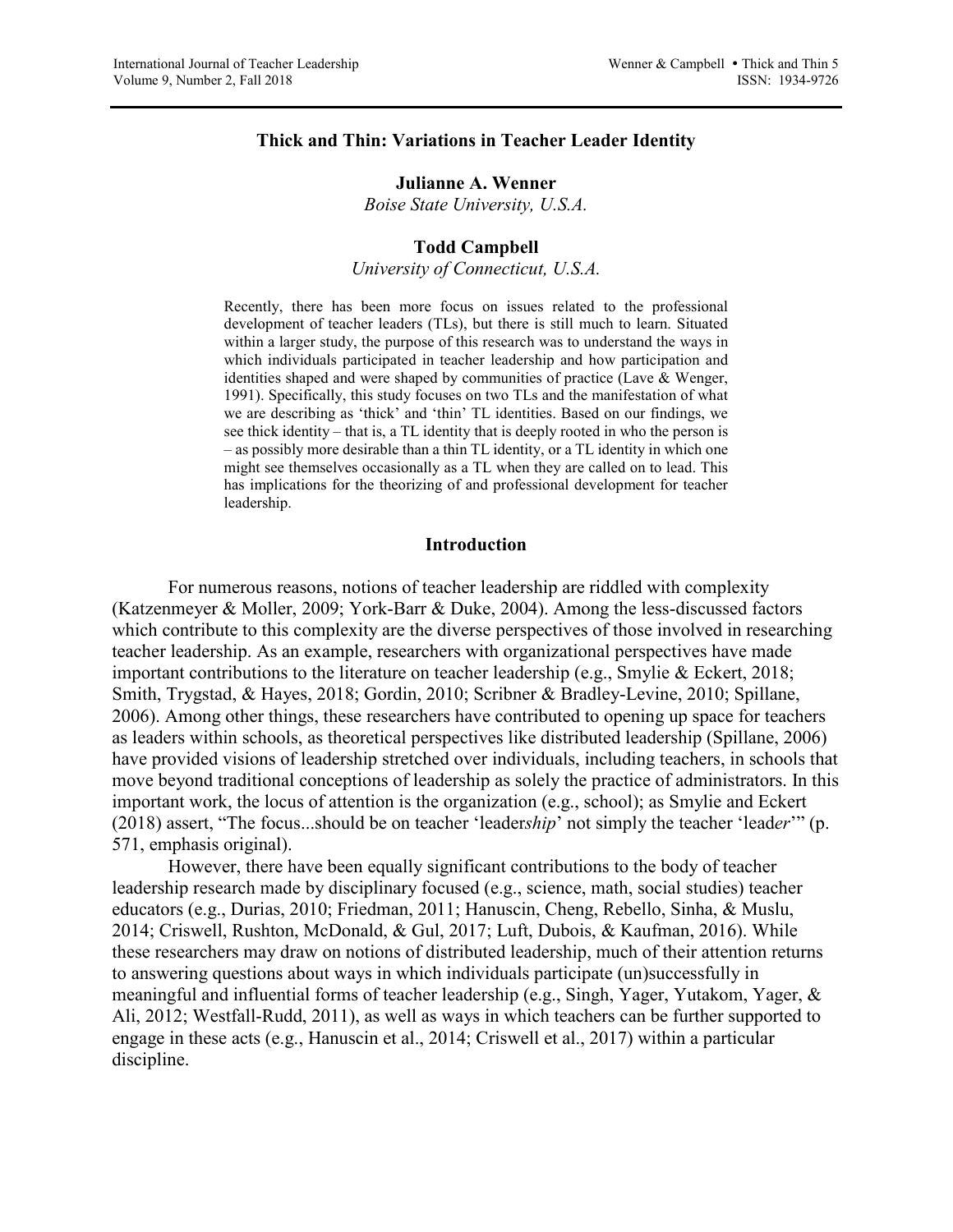This focus on the individual, even if considered in the larger context of how individuals are enmeshed in highly connected webs within organizations (Goldspink, 2007), may emanate from teacher education researchers' concern for the design, implementation, and iteration of programs aimed at supporting the professional development of teachers (pre-service and inservice), both as teacher learners and leaders (Katzenmeyer & Moller, 2009). However, while research is abundant to explain how teachers learn to teach and may develop over time (e.g., Darling-Hammond & Richardson, 2009; Timperley, Wilson, Barrar, & Fung, 2008), there is much less research focused on "how individual leadership development processes unfold and what critical experiences help to explain these desirable outcomes" (Poekert, Alexandrou & Shannon, 2016, p. 309). Recently, there has been more focus on issues related to the professional development of teacher leaders (TLs; e.g. Sinha & Hanuscin, 2017; Klein et al., 2018; Smylie & Eckert, 2018; Weiner & Woulfin, 2018), but there is still much to learn concerning how teachers grow to be TLs.

Consequently, this current research – conducted by teacher educators – focused on understanding the ways in which individuals participated (un)successfully in meaningful and influential forms of teacher leadership, even as we recognized the ways in which participation shaped and was shaped by the organizations and policy within which teachers learn and lead. Our focus on participation is nested in communities of practice (CoPs; Lave & Wenger, 1991), where identification as TLs is negotiated by individuals within groups or communities involved in meaningful pursuits in schools. More specifically, this current research, situated within a larger study that was concerned with the development of a model of teacher leadership practice (Campbell, Wenner, Brandon, & Waszkelewicz, in progress), focused on a particularly interesting finding that emerged related to the disparities observed amongst teachers' enactments of teacher leadership.

# **Review of the Literature and Theoretical Perspectives**

In this section, we discuss how teacher leadership has been conceptualized in the literature via descriptions, models, and continua – particularly in terms of the development of TLs over time. We then discuss CoPs and the notion of identity as they relate to each other and the concept of teacher leadership.

# **Conceptualizations of Teacher Leadership**

As previously illustrated, the literature surrounding teacher leadership is comprised of many different angles from which teacher leadership can be studied, while also defining teacher leadership in a multitude of ways. Given our focus on the individual, our definition of TLs is "teachers who maintain K–12 classroom-based teaching responsibilities, while also taking on leadership responsibilities outside of the classroom" (Wenner & Campbell, 2017, p. 140). This definition is consistent with those of many teacher leadership scholars, including Katzenmeyer and Moller (2009), who described a TL as one who leads "within and beyond the classroom" (p. 6), and Margolis (2012), who defined a 'hybrid' TL as one "whose official schedule includes both teaching K-12 students and leading teachers in some capacity" (p. 292).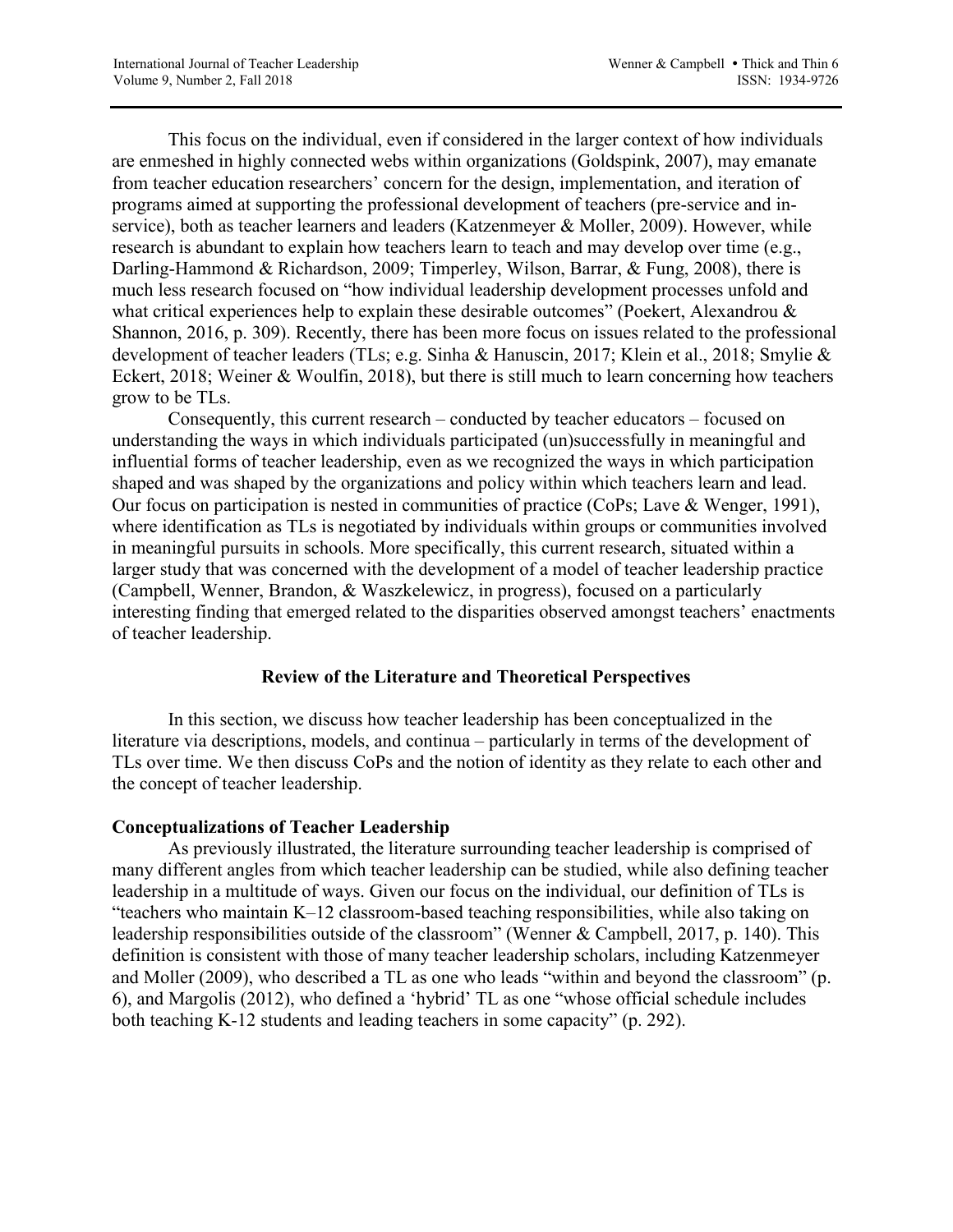Taking into account the wide variety of teacher leadership definitions in the literature, it is no surprise that there are a number of different models, progressions, and continua that assist researchers in thinking about what it means to be a TL and how teacher leadership might develop over time. As discussed earlier, some conceptualize teacher leadership at a collective/organizational level while others (such as ourselves) focus on teacher leadership at the individual level. Accordingly, there are models that seek to describe teacher leadership at this level. For example, at the organizational level, Muijs and Harris (2007) described teacher leadership as three different typologies (restricted, emergent, and developed), indicating the degree to which there was shared decision making, teachers were supported to take initiative, and a commitment to supporting teachers to lead within the school.

More common are models/perspectives that describe teacher leadership at the individual level. Some of these models focus on items (skills, characteristics, knowledge, etc.) that impact the work of a TL (e.g. Yarger & Lee, 1994). Other models depict the actions of TLs – often to identify and/or evaluate TLs – such as the Teacher Leader Model Standards (Teacher Leadership Exploratory Consortium, 2012), Danielson's (2006) framework for teacher leadership, and the four 'essentialities' described by Lumpkin, Claxton, and Wilson (2014). Finally, other models attempt to capture the development of TLs, such as Poekert, et al.'s (2016) context-conscious, growth-oriented theory of teacher leadership development and Smulyan's (2016) continuum of teacher leadership from behaviors to stance. This brief summary of teacher leadership models is by no means exhaustive, but rather shared here to provide readers with a sense of the different ways in which we can think about teacher leadership.

# **Communities of Practice and Teacher Leadership**

Wenger, McDermott, and Snyder's (2002) conceptualization of a community of practice (CoP) provides another perspective for thinking about teacher leadership. They define a CoP as a group of people "who share a concern, a set of problems, or a passion about a topic, and who deepen their knowledge and expertise in this area by interacting on an ongoing basis" (p. 4). One could consider an entire school a CoP; there are many stakeholders who are passionate about educating students and work to improve their practice together to support student learning. Within that larger CoP, however, there may be groups or 'classes' of CoPs that are more focused on particular pursuits, such as CoPs aimed at the pursuit of improving instruction, or CoPs aimed at community engagement. For example, to improve student learning, different groups of teachers may be simultaneously working to improve instruction on proportional reasoning in fifth grade, implementing a classroom-based physical activity program for the school, and analyzing student data with the intent to improve instruction for English Language Learners. Although seemingly disparate, each of the teacher groups in this example could been considered to be within a class of CoPs focused on improving instruction. Thus, for each 'class' of CoPs, there is, as Wenger et al. (2002) describe, "a *domain* of knowledge, which defines a set of issues; a *community* of people who care about this domain; and the shared *practice* that they are developing to be effective in their domain" (p. 27, emphasis original). As such, leadership by particular teachers in each of these groups would necessarily look different because the special combination of knowledge, community members, and practices is unique to each CoP.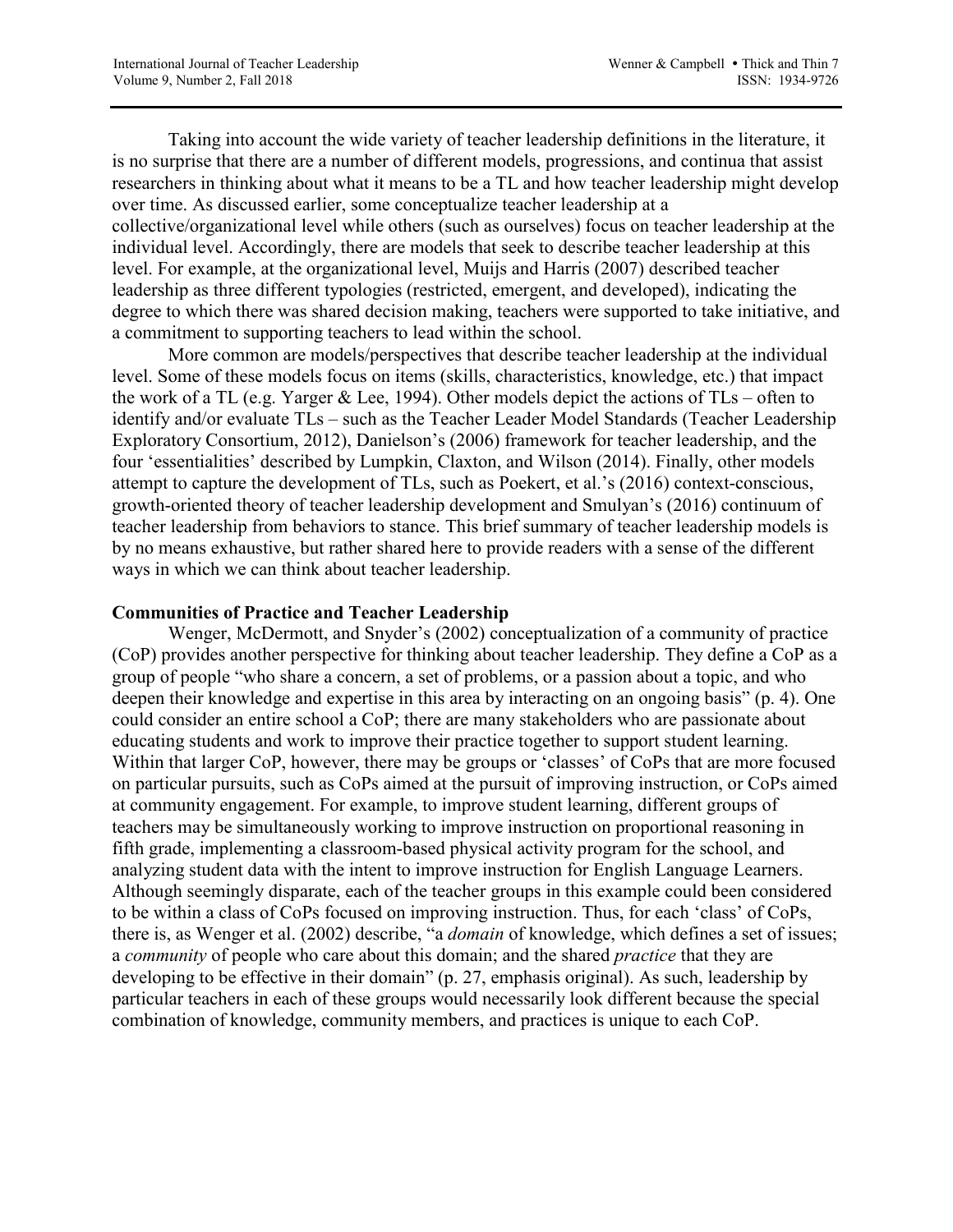Teacher leadership grows out of these CoPs as teachers come to belong to the CoP, build relationships within the CoP, and actively participate in the CoP's activities over time (Frick & Browne-Ferrigno, 2016; Crawford, Roberts, & Hickmann, 2010). However, this is not to say that TLs are only TLs within *one* CoP; likely they belong to several CoPs and could potentially hold leadership positions in many of those CoPs. Wenger (1998) discusses the concept of 'multimembership' in which people are more fully members in some CoPs and more peripheral in others, but nonetheless, they belong to several CoPs. In this way, TLs may develop repertoires of knowledge, beliefs, and actions that can transfer from CoP to CoP or participate in CoPs that expand their repertoires and support them to grow as leaders (Lee, 2017). We see the notion of CoPs as vital to the investigation of TLs because, as Klein et al. (2018) note, "[I]t is essential to understand teacher leadership as a series of interacting relationships taking place in linked contexts" (p. 109).

## **The Relationship Between Communities of Practice and Professional Identity**

Building on Wenger's (1998) concept of multimembership to CoPs, Nyström (2009) notes that,

All of these communities contribute to the construction of identity in one way or another. This means that the concept of identity always involves an experience of multimembership and a work of reconciliation, i.e. how to maintain one's identity across different communities of practice…. More likely, people participate in different communities where they choose to show different parts of their identities, behave differently and take on different perspectives as a way of coordinating their identity. (p. 4)

Thus, CoPs, can support the development of TL identities. This is not to say that personal characteristics are unimportant; there is acknowledgement that characteristics such as age, gender, and social class contribute to the formation of identity, as these factors always color how individuals move in the world (Nyström, 2009; Carlone & Johnson, 2007). Therefore, the formation of a professional identity – for example, the "kind of person" (Gee, 1999) who identifies as a TL within a professional education setting – has been described as the intersection "between personal resources, attitudes and values on the one hand, and work processes and settings on the other hand" (Kirpal, 2004, p. 201). This intersection allows for negotiation and integration over time such that the development of a professional identity is a lifelong (or at least career-long) endeavor (Nyström, 2008; Kirpal, 2004; Allen, 2016; Lieberman & Friedrich, 2010; Carver, 2016; Beijaard, Meijer, & Verloop, 2004)

Attending to Lave and Wenger's (1991) concept of legitimate peripheral participation, in which members of a CoP begin their membership by participating minimally on the edges of the community, then apprenticing with members, and finally moving towards becoming a full member of the community, an individual's identity as it relates to the CoP becomes more solidified over time as members increase their participation in the CoP (Allen, 2016). Due to this gradual movement towards full membership in a CoP as well as the constant cognitive negotiations between the personal and professional spheres of one's life, Nyström (2009) suggests that novice professionals may have difficulty coordinating and creating a professional identity. In terms of TL identity, this novice type of identity could be seen in a teacher who may 'help out' from time to time, but does not take on leadership as a part of who they are. Perhaps at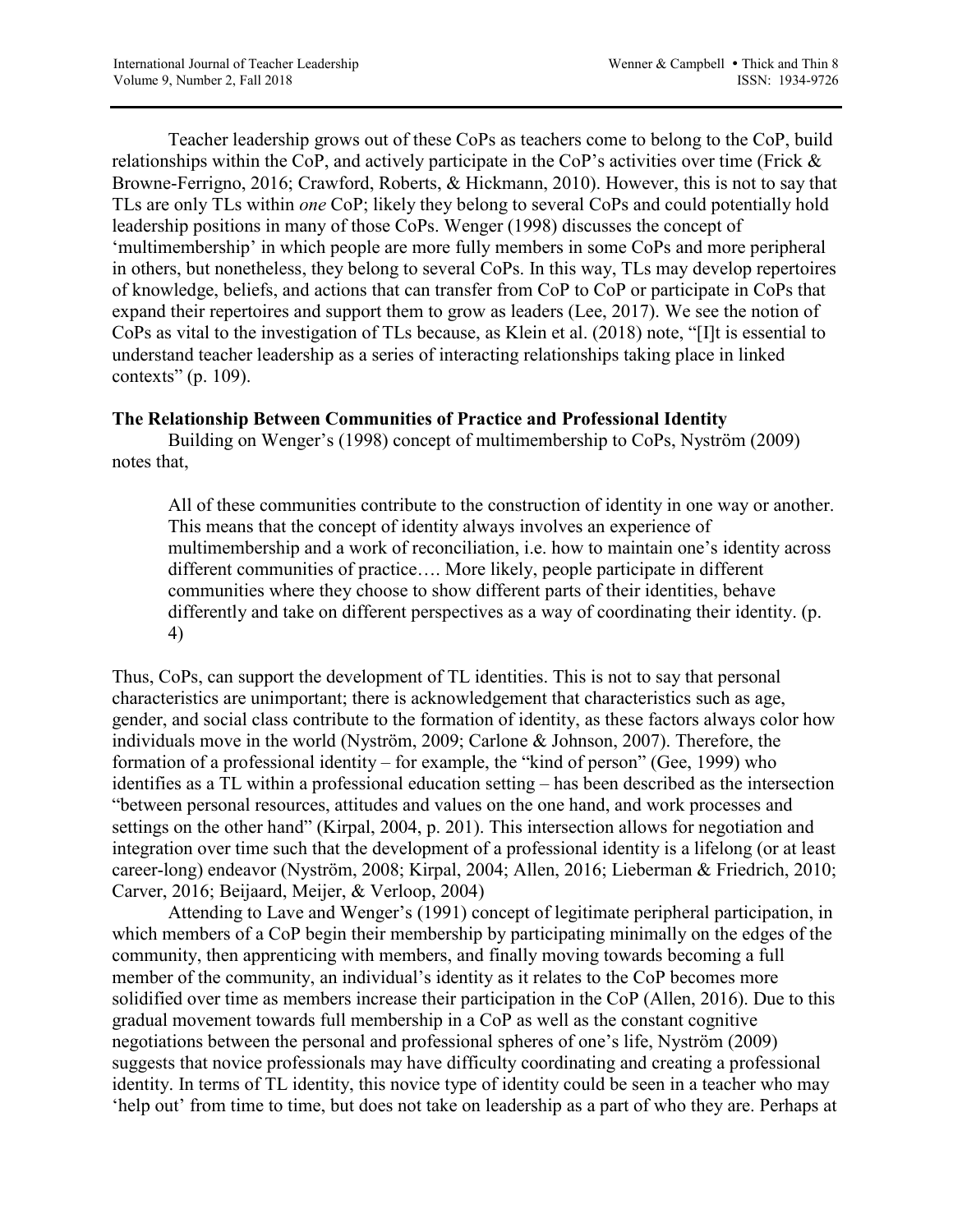the other end of the continuum, after years of working on a professional identity as a TL, individuals may come to see their identity as a 'stance', as described by Smulyan (2016) in her study on teacher leadership as "...a way of being a teacher…[that] is developed through a process of interaction with others who shared their questions, their concerns, and their commitments" (p. 16-17). Poekert et al. (2016) similarly describe a leadership stance in teachers as influencing, "every micro-interaction a teacher engages in throughout his/her day and suggests they believe their decisions and actions can and will powerfully impact their students, colleagues, school and broader community context" (p. 319).

The question then becomes, how does one move from a novice TL identity to a TL identity that is more aligned with the notion of a stance? Billett and Pavlova (2005) believe that the extent to which a person is successful in creating a rich, professional identity is dependent upon the fruitful integration of the personal and professional, or "the extent to which their work permits them to 'be themselves' and exercise their sense of self" (Nyström, 2009, p.4). In other words, the identity of a TL – however that may be enacted – must be authentic to who a person is to become a productive professional identity.

In the research at hand, our conceptualization of professional identity is aligned with Carlone and Johnson's (2007) identity model that encompasses the constructs of competences, recognition, and performances. These constructs work together as follows: "One cannot pull off being a particular kind of person (enacting a particular identity) unless one makes visible to (*performs for*) others one's *competence* in relevant practices, and, in response, others *recognize* one's performance as credible (p. 1190, emphasis original). Carlone and Johnson's model was originally created to examine science identity, and they provide the following example of their tripartite model:

…a scientist presenting her work at a conference must use language according to prescribed norms, dress and interact in certain ways, and demonstrate that she thinks in certain ways for others to recognize her performance as appropriately ''science-like'' if she wants to be considered a scientist. The criteria for credibility shift depending upon context. For instance, performing and being recognized as a scientist is subject to different norms depending on whether one is in a lab with one's graduate students, at a dinner party with other professionals, or in a classroom as a guest speaker. (p. 1190)

Note that Carlone and Johnson highlight the attention to context, or a CoP in their model. As such, we recognized the need to locate the TL practice, and consequently identity authoring, in CoPs. We see Carlone and Johnson's identity constructs as they apply to the pursuits of TLs as follows:

- Competence knowledge and understanding supportive of leadership pursuits *(Ex. Understanding how the state testing system works)*
- Performance social performances of relevant teacher leadership practices *(Ex. Leading professional development on testing data for the rest of the school)*
- Recognition recognized by oneself and recognized by others as a TL *(Ex. "I see myself as a teacher leader for math," or, "I go to [teacher leader] when I need assistance with math instruction.")*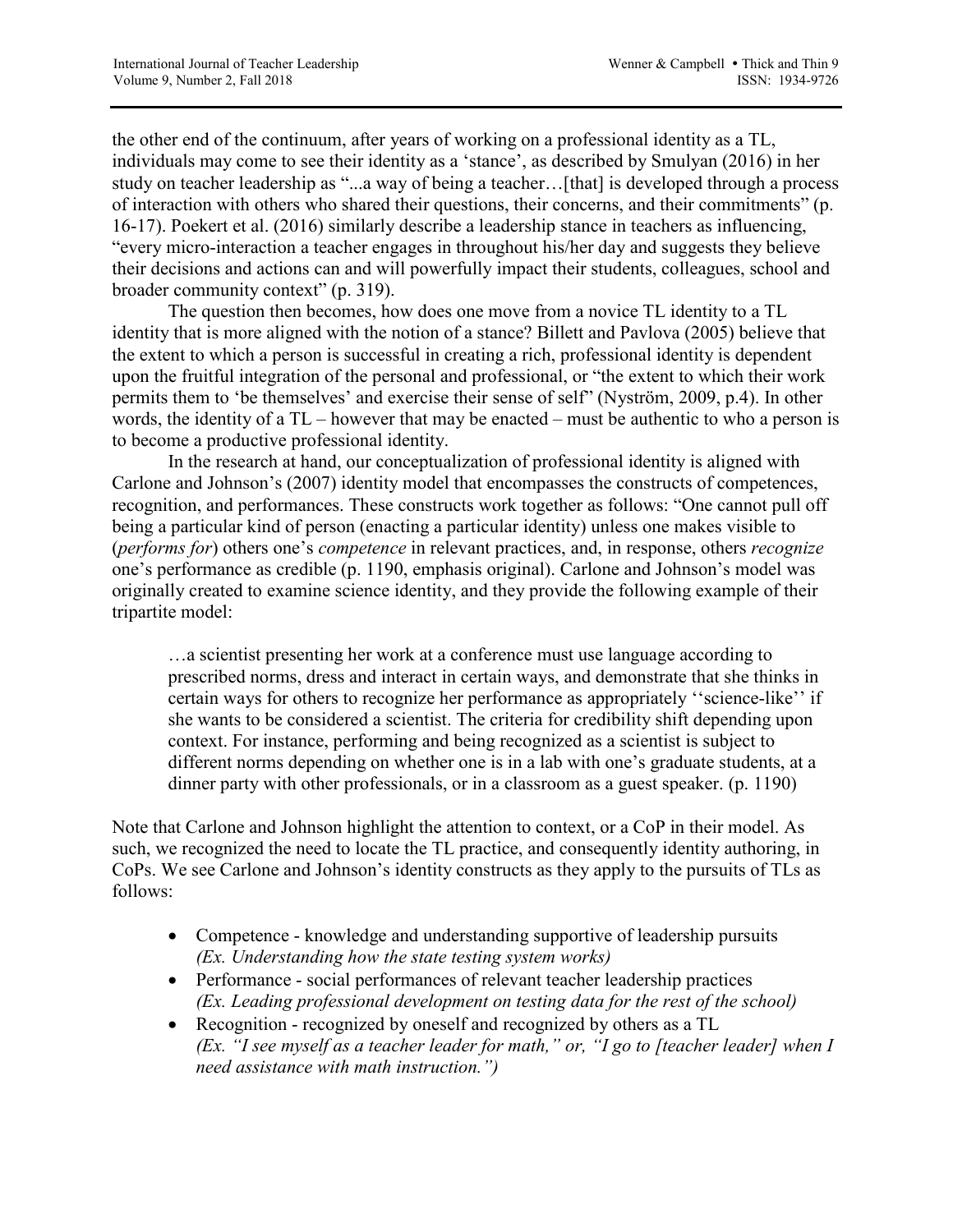### **Initial Teacher Leadership Model**

In our recent work, we crafted a theory of teacher leadership related to identity (Carlone & Johnson, 2007) and rooted in CoPs (Lave & Wenger, 1991) with the goal of exploring how this theory might lend insight into teacher leadership (Campbell et al., in progress). These two theoretical lenses allowed us to move away from isolated lists of thing TLs do to locating TLs and their work within CoPs. Further, based on current literature, we laid out the structures that constrain or support TLs within different CoPs. This was followed by an empirical test of this theory to examine possible areas that need increased attention.

The work described here focuses on an interesting finding that arose from testing our theory of teacher leadership, the manifestation of what we are describing as 'thick' and 'thin' TL identities. The remainder of this paper focuses on this finding.

### **Methods**

The initial study focused on determining the extent to which our *a priori* theory captured important features of teacher leadership and offered insights that may have gone unnoticed without this framework. The following methods will describe the data collection and analysis procedures employed for this initial study and then describe how the two cases presented in this research were selected.

### **Participants**

Using multilevel modeling that accounted for school demographics (see Settlage, Butler, Wenner, Smetana, & McCoach [2015] for more details), we identified three urban elementary schools in New England that were performing better than expected on the fifth-grade state science test given their demographics. After identifying the schools, we contacted the principal of each school and asked him/her if they would be willing to participate in our study. We did not define for the principal what we saw as a 'teacher leader,' but rather asked the principal to identify two 'go-to' people in the school in an area of leadership the principal identified as central to their school's success. Table 1 provides more information about these participants and their schools.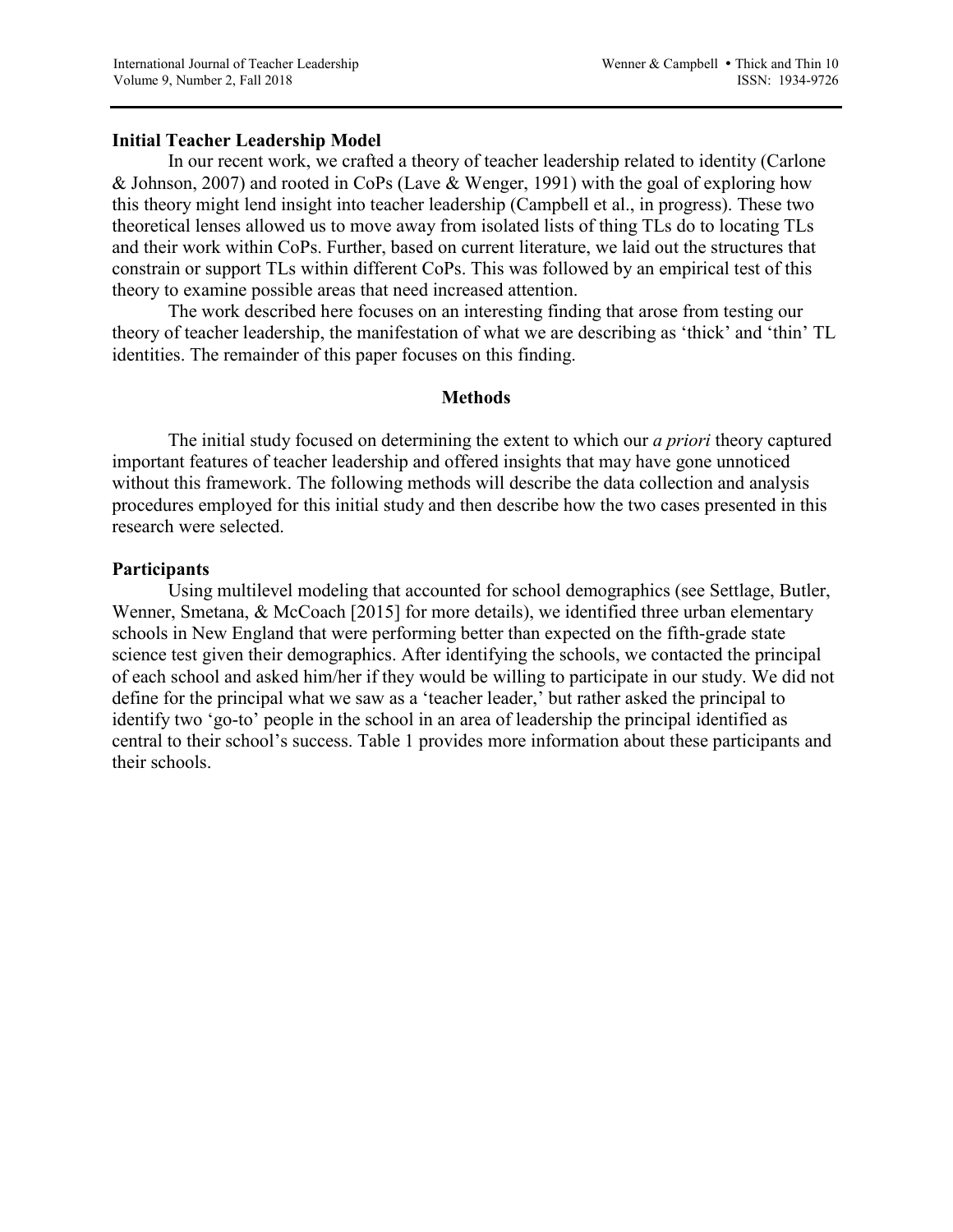# Table 1

*Participant School Demographics for 2015-2016 School Year*

| <b>School</b> | <b>Identified</b><br><b>Teacher Leaders</b>                                 | Location<br>(NCES,<br>2015) | <b>School</b><br>characteristics<br>(NCES, 2015) | <b>Diversity Indicators</b><br>(EdSight, n.d.) | $%$ FRPL<br>(EdSight,<br>n.d | <b>State</b><br>Assessment<br>Percentile<br>(from<br>residual<br>score;<br>Settlage et<br>al., 2015) |
|---------------|-----------------------------------------------------------------------------|-----------------------------|--------------------------------------------------|------------------------------------------------|------------------------------|------------------------------------------------------------------------------------------------------|
|               | Drew $-8$ <sup>th</sup> grade<br>science teacher<br>Sara - Special          | Mid-sized<br>city           | K-8, regular,<br>Title I                         | 31.9% Hispanic;<br>31.9% Black;<br>8.2 % ELL   | 100                          | 91                                                                                                   |
| 2             | education teacher<br>Frank – Physical<br>education teacher<br>Leslie - STEM | Mid-sized<br>city           | PK-11,<br>regular-<br>magnet, Title I            | 45.1% Hispanic;<br>23.7% Black;<br>$6.8\%$ ELL | 82.0                         | 91                                                                                                   |
| 3             | Coach<br>Michele $-4th$<br>grade teacher                                    | Small city                  | K-6, regular,<br>Title I                         | 50.3% Hispanic;<br>36.2% Black;<br>17.3% ELL   | 60.8                         | 67                                                                                                   |
|               | Katherine - Art<br>teacher                                                  |                             |                                                  |                                                |                              |                                                                                                      |

# **Data Collection**

At each school, we conducted one semi-structured interview (Roulston, 2010) each with the principals and the TLs. The interview protocols were developed to elicit details about the competences, performances, recognition, and the CoPs that afforded teacher leadership, as well as any structural influences (i.e., affordances or constraints) that pressed on the roles of TLs. Each of these interviews lasted approximately ninety-minutes and was audio recorded and subsequently transcribed.

### **Data Analysis**

The analysis was completed in three stages and was derived from Groenewald's (2004) phase strategy for explicating data. In the first stage of our analysis, we examined the data to identify 'units of meaning' for the types of each construct identified within our teacher leadership theoretical framework (e.g., competence, performances, and recognition). This was also completed to identify the structural factors that influenced these constructs and the different CoPs within which teacher leadership was taking place. 'Units of meaning' were statements identified by the principals or TLs in the interview transcripts that were thought to reveal the constructs or locales of teacher leadership.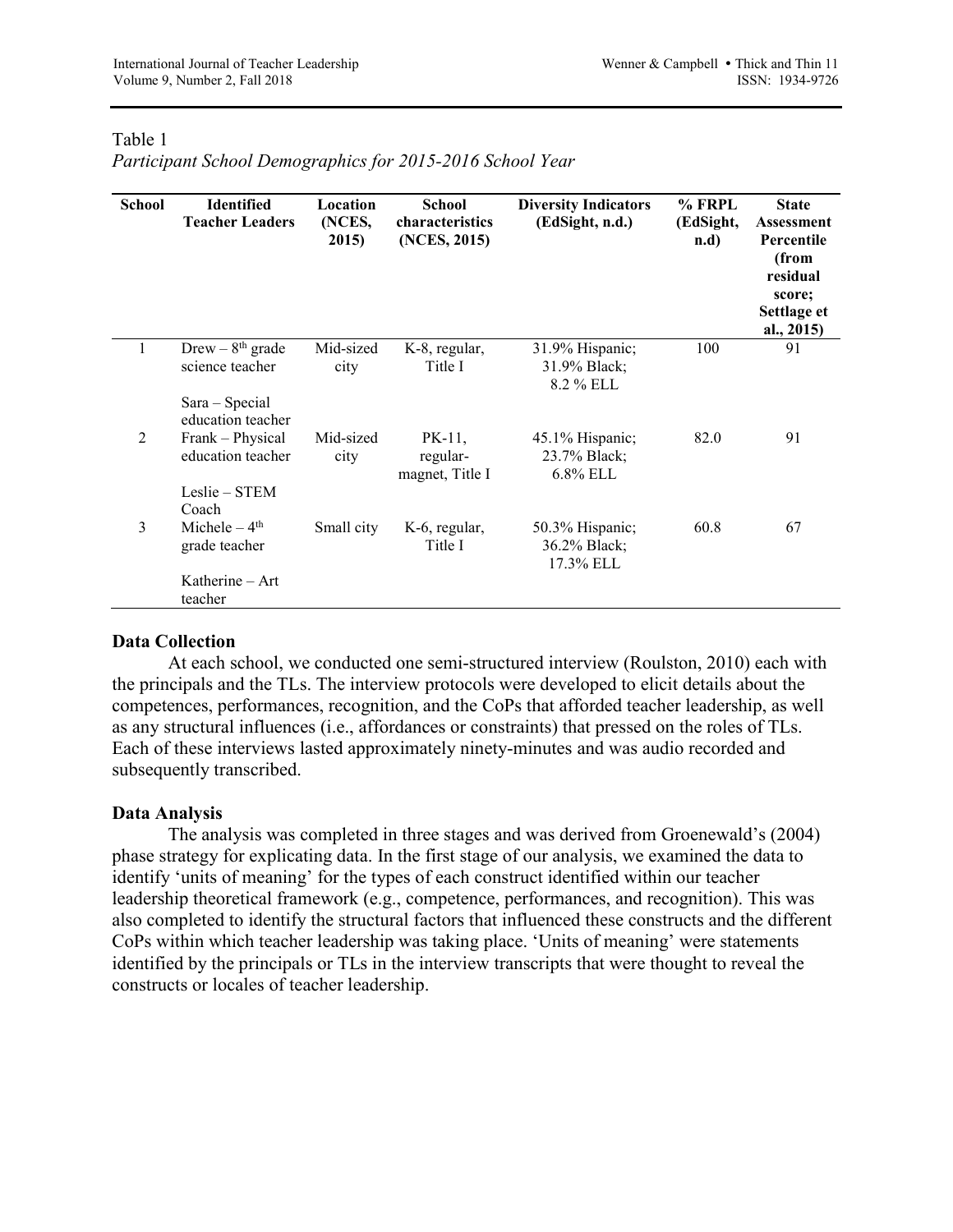The second stage of our analysis involved clustering units of meaning, with care taken to ensure that clustering was sensitive to the CoPs within which these practices/structures were relevant. For example, we clustered the practices for one TL related to presenting professional development in their STEM Coach CoP while the practices related to planning staff schedules to work with various clubs fell into their After School CoP. In this stage, units of meaning were reviewed to elicit their essence within the context of the phenomenon (Groenewald, 2004), so that grouping the units of meaning could occur to form themes for each construct of our teacher leadership theoretical framework. The third stage of analysis involved the creation of a descriptive narrative for each of the TLs that revealed the patterns of interactions between the constructs of teacher leadership practice and how these were connected to the CoPs.

### **Selection of Cases**

After data analysis, we noticed the pattern which we are calling thick and thin TL identities. As we considered our findings, particularly in terms of the second stage of analysis (clustering practices and structures into TLs' CoPs), we saw varying degrees of overlap – that is, components of identity that spanned multiple CoPs – amongst the teachers, which led us to consider whether one is a TL from time to time, or one who functions as a TL in multiple spaces.

To describe this finding in depth, we chose two extreme cases from the six teachers to focus on: Frank and Drew. We noticed that Frank had a number of competences, performances, and recognition components that seemed to span both of his CoPs in which he acted as a leader. At the other end of the spectrum, Drew identified only one CoP in which he acted as a leader, and the competences, performances, and recognition components appeared to be isolated to that CoP. Because these two TLs spanned the range from extreme overlap to extreme isolation in terms of identity components, they were selected to illustrate our thick and thin identity finding.

### **Findings**

We present here findings from two of our case studies; one represents thick TL identity (Frank), while the other (Drew) represents a thin TL identity.

### **A Thick Teacher Leadership Professional Identity**

Frank has been teaching physical education for 16 years. Frank's work demonstrated what we propose is a 'thick' identification as a TL centered around issues of social justice and equity. We identified two CoPs where Frank's TL work took place: his 'Teacher' CoP and his 'Committee Work' CoP. Within the Teacher CoP, Franks works in his own classroom and with others to support the success of his students through thoughtful lessons and classroom activities. Within the Committee Work CoP, we combine Frank's work as head of the school's Parent Engagement Committee as well as work with the district's Equity Committee.

When describing Frank's work, his principal noted that Frank was very much engaged in his teaching and committee work when the principal arrived at the school seven years earlier. He noted that Frank is a leader on committees and provides PD within and outside of the district, including at his own school. Frank also frequently hosts evening events for the school. To sum up Frank's work, the principal stated, "A leader grows something beyond themselves. They grow other people within a school, within a district, within whatever sphere they're in…Yes, he's growing other people." Frank noted that he came to be in his TL position because he was passionate about issues of equity and families; he described the transition to TL as, "all of the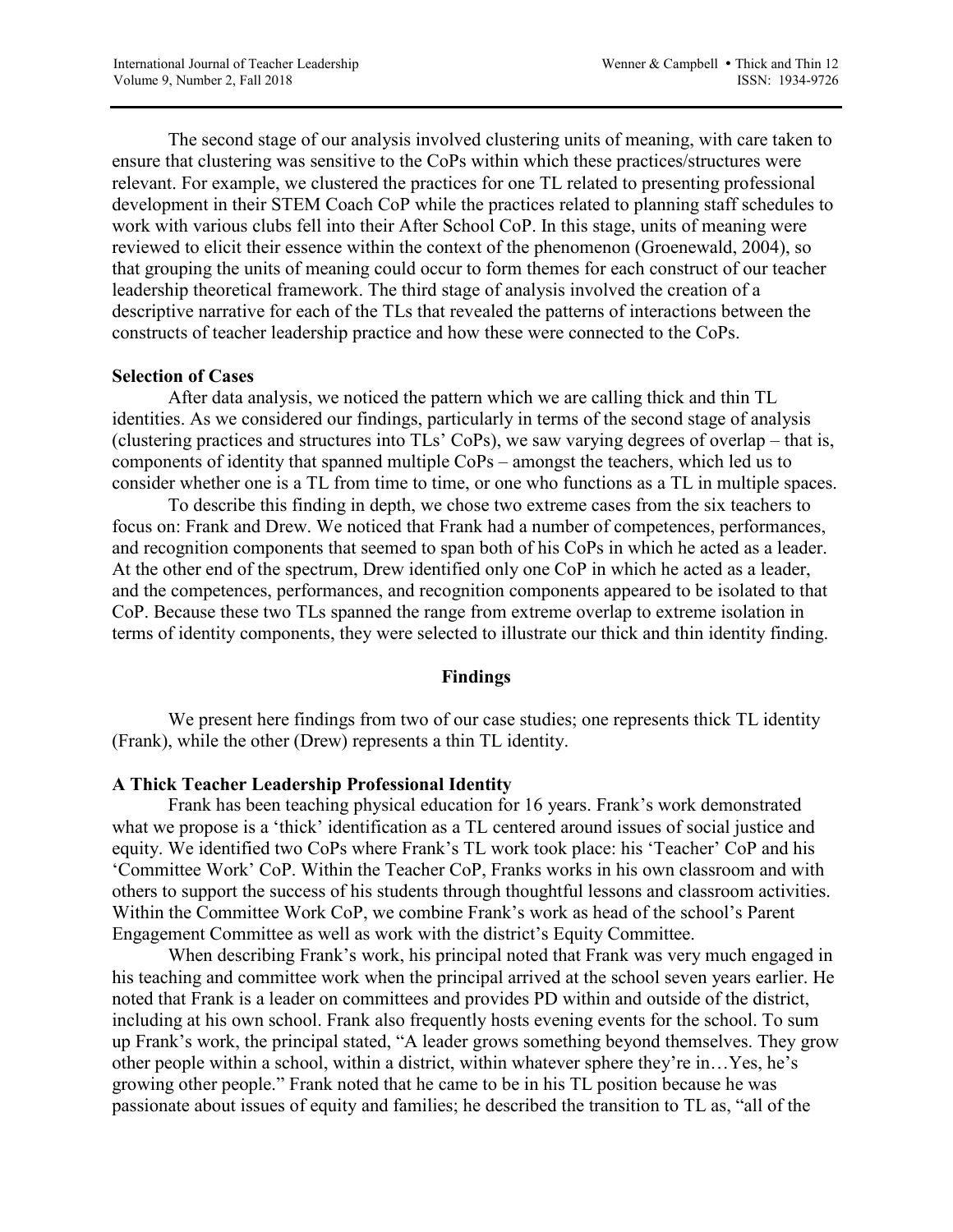sudden, you're doing things, and people are asking the questions." Frank was simply excited to do the work and was leading the way in making things happen around issues of equity and families.

Referring to the three components of identity (competences, performances, and recognition [Carlone & Johnson, 2007]) the following competences were identified in Frank's work: knowledge of pedagogy, excellent communication skills, cultural competence, and knowledge of the local community. Frank's knowledge of pedagogy resided predominantly in his Teacher CoP, while the other competences were seen to span both CoPs. Frank's principal summed up many of these competences by stating, "He gets that equity and cultural competence and understanding how important cultural competence is…He just has an ability to set aside how he personally is feeling and understand other people's points of view." In his work, Frank performed several actions related to teacher leadership that spanned both of his CoPs as well; these fall into two broad categories of professional development related to issues of equity, and leading by example. Finally, Frank was recognized by others as being a leader, as others listened to him, they had productive conversations together, they participated in his events, and they sought him out for assistance and expertise. He also recognized himself as a leader, describing his desire to go the extra mile: "I believe I'm a teacher leader. I know I'm a teacher leader…I feel like I…just don't want to do what is asked of me." Both the principal and Frank mentioned that he was passionate about leading others in terms of issues of equity and social justice. In this way, Frank acted as a TL for social justice nearly all of the time; he did not seem to have an identity that was separate from him leading the school in terms of supporting all students and families. This is what leads us to describe his TL identity as 'thick.'

# **A Thin Teacher Leadership Professional Identity**

Drew has been an eighth-grade science teacher for 11 years. In contrast to Frank, Drew demonstrated what we propose was a 'thin' TL identity. Drew identified one CoP in which he acted as a leader, which we will call the 'Kindergarten' CoP. Drew is an eighth-grade science teacher, but was selected by his principal (based on his success as an eighth-grade science teacher and his availability with an extra preparation period) to assist kindergarten teachers in teaching science. Unlike Frank, Drew did not seem to describe a Teacher CoP in which he identified himself as a leader amongst his eighth-grade science teaching peers, but rather described his work as a science teacher in terms of his own, individual work.

When describing Drew and how he came to be in his TL role, his principal noted that he chose Drew to work with other teachers because he had only taught eighth-grade science and, "I felt like he needed to grow a little bit." However, the principal also noted that when he approached Drew with this idea, Drew was "a little reluctant." Over time, the principal saw Drew grow in his role, but it did indeed take time:

I think it took [Drew] a year to get used to the idea that he was actually in charge of how much science they [kindergarten students] learned…The next year…he took more control of it…At first…I kind of led him through it. Now he does it on his own. I think he sees himself more as a leader now.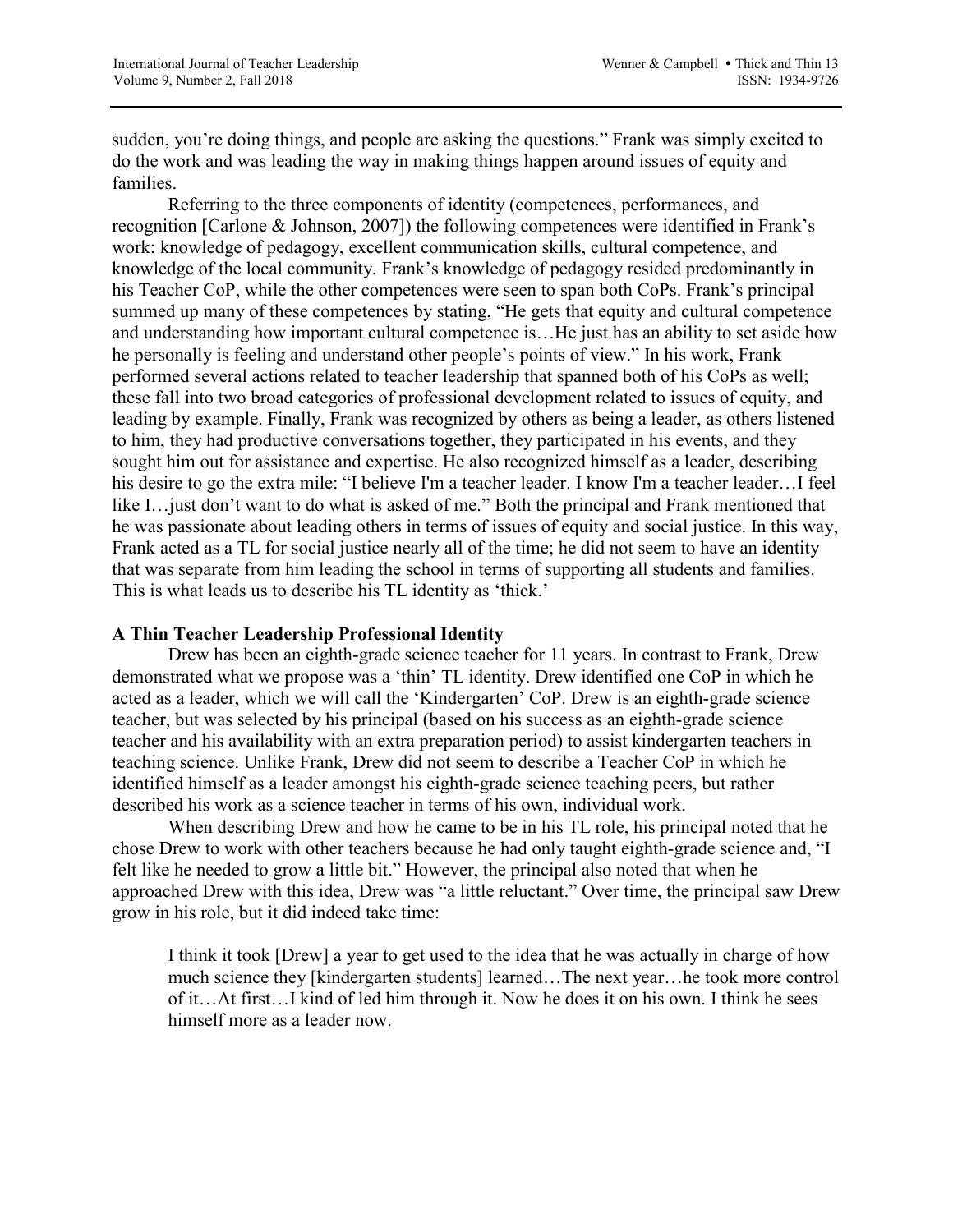Drew describes his work somewhat differently in that when the school schedule changed three years ago, he had more planning periods and was asked to work with lower grades (first with sixth grade, and then kindergarten) on science. He spoke of this transition to being a TL as something he did willingly, as he sees the benefit of having the lower grades "on board with how to do science the way the NGSS [Next Generation Science Standards] is written." At this point, he plans lessons and then co-teaches with each of the three kindergarten teachers once a week, with Drew in the lead.

Competences identified for Drew in his CoP included knowledge of students, knowledge of pedagogy, knowledge of content (science), knowledge of teachers, and knowledge of the school. In terms of performances, behind the scenes, Drew scheduled one-to-one meetings with the kindergarten teachers, helped obtain necessary science supplies, and created curriculum documents. Publicly, Drew presented Next Generation Science Standards (NGSS Lead States, 2013) information to, planned/co-planned lessons with, and modeled science instructional methods for the kindergarten teachers. However, Drew's recognition as a TL was nebulous; he was widely recognized by his peers and administrators as being the 'go to' person for science, as illustrated here:

They'll [Drew's peers] say, "I want to do a lab with my kids. I wonder if we have any microscopes. Oh, let me go ask Drew." They see him as a leader. They don't come to me [the principal] for that stuff. They'll go to him. They say, "Drew, do we have any microscopes? Do we have any magnifying glasses? Can you help me with how to set this lab up?"

However, Drew did not readily take on the title of TL, as 'naming' himself seemed somewhat egotistical to him:

I mean, I don't think of myself as a leader, necessarily. I let other people make that call. If I'm called upon to share what I've learned, then fine, so be it…I always feel like you lead by example—by the walk, rather than the talk.

Drew also kept reminding us that he did not have an 'official' title as a science coach, making it difficult for him to label himself. Rather, Drew saw much of his work as a science teacher who was simply doing his assigned job to the best of his ability and helping others out. Drew did not take on a leadership stance, and saw leadership as an occasional task, rather than something that resided within him. This is what led us to describe Drew's TL identity as 'thin'.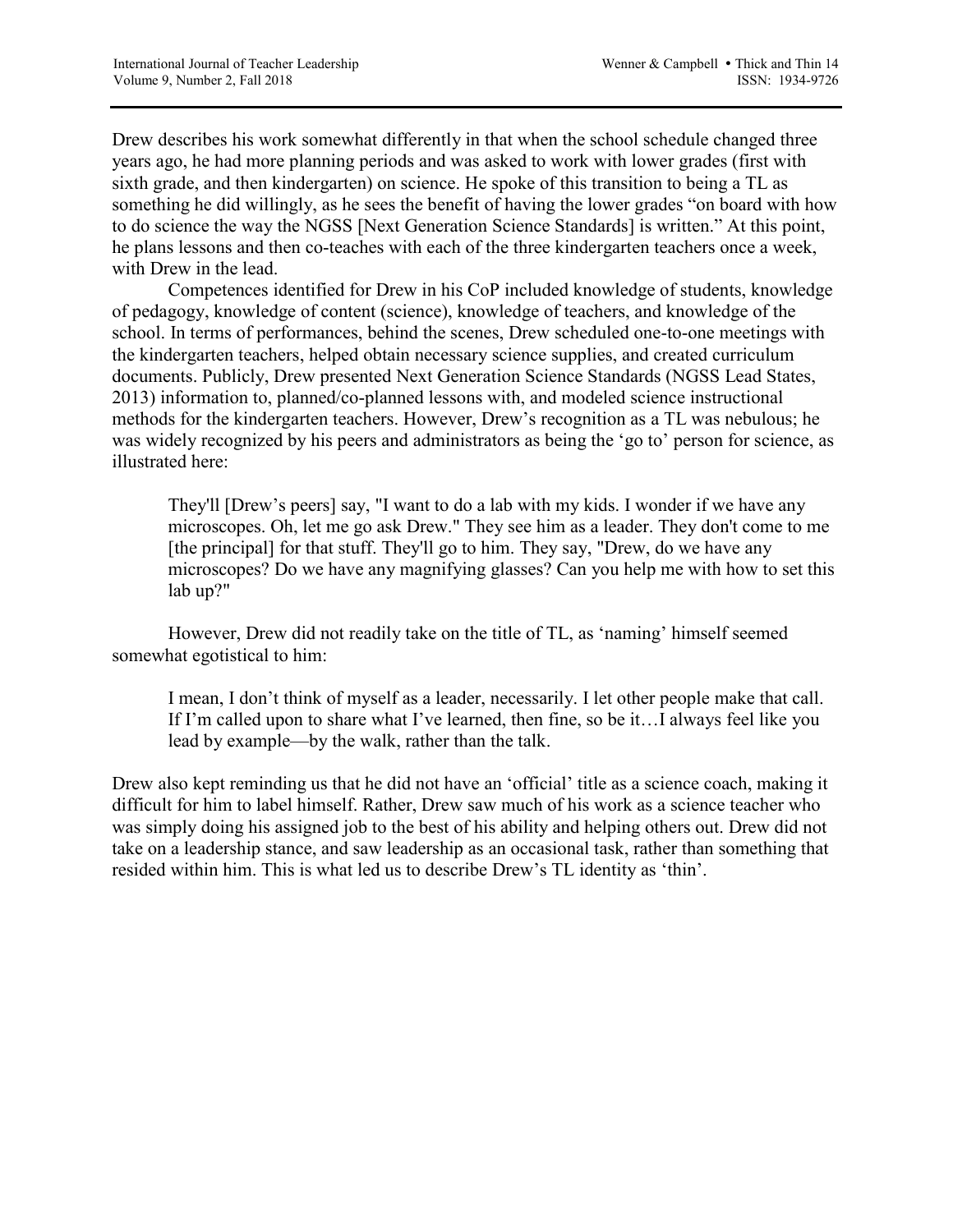### **Discussion**

We chose to further delve into Frank and Drew's cases, as we were seeking to better understand the differences in how they led others, as well as in how they saw themselves in terms of teacher leadership. Sinha and Hanuscin (2017), in their work on TL identities, took the stance that teachers cannot be TLs unless they both engage in TL practices and identify themselves as a TL. By utilizing Carlone and Johnson's (2007) identity model which includes both internal and external recognition, we acknowledge the importance of one recognizing themselves as a TL while still validating the importance of others recognizing one as a TL. Therefore, while Sinha and Hanuscin (2017) have a valid perspective in how they define teacher leadership identity, we have chosen to use the terms 'thick identity' and 'thin identity' to provide further nuance to how we might describe TLs, since we see thick identity – that is, a TL identity that is deeply rooted in who the person is – as possibly more desirable than a thin TL identity, or a TL identity in which one might see themselves occasionally as a TL when they are called on to lead.

As described earlier, the formation of a professional identity is the weaving together of personal and work (Kirpal, 2004) and the extent to which one is successful in creating a professional identity is dependent upon the ability to 'be themselves' (Nyström, 2009) in their work. We saw Frank as having a successful, thick, professional TL identity because his passion for leading around issues of equity and social justice was deeply rooted in who he was. In other words, he did not turn this passion on and off for work purposes, or within particular CoPs, but carried this passion across all that he did, marrying his personal and work roles and responsibilities. Conversely, we saw Drew as having a novice, thin professional TL identity because, although he was passionate about science and knew his content well, he did not see leading others in science as a deeply rooted part of who he was. Perhaps this was because leading others is only a recent role, and – consistent with Nyström's (2009) description of identity development in novice professionals – Drew was having a difficult time coordinating his personal identity (in which humility appeared to be quite prominent) with his professional identity (in which others see him as an 'expert' or 'go-to' person). Another possibility is that Drew has not had time to reflect on his views of teacher leadership and align these views with his practices to further develop his TL identity (Sinha & Hauscin, 2018). Or a third possibility is that Drew's thin identity is due to his lack of strong multimembership (Wenger, 1998) in a variety of CoPs that might strengthen his TL repertoires. Weiner and Woulfin (2018) note that if TLs lack opportunities to act as leaders, they may not progress in their roles as TLs. Nonetheless, this thin identity meant that at this moment in Drew's career, teacher leadership was likely something that he could walk away from easily, and perhaps even something that he saw as a burden or 'extra responsibility' because leading was not a core part of who he believes he was.

Thus, contrasting thick and thin identity, we believe that TLs with thick TL identities may be more effective for leading a school. Rather than teacher leadership being a 'hat' that one wears from time to time, thick TL identity may allow a TL to maintain a unified vision for moving the school forward and to act as a consistent leader. On the other hand, a thin TL identity may lead teachers to compartmentalize their work, which has the potential to waste energy doing isolated work in fits and spurts, or advance competing agendas depending on the 'hat' that is worn in the moment. Particularly if we consider TLs as being those who might move educational reforms or ideas forward within schools (Mangin & Stoelinga, 2008), consistency in leadership messages and actions is paramount in the change readiness of school colleagues (Weiner, 2009).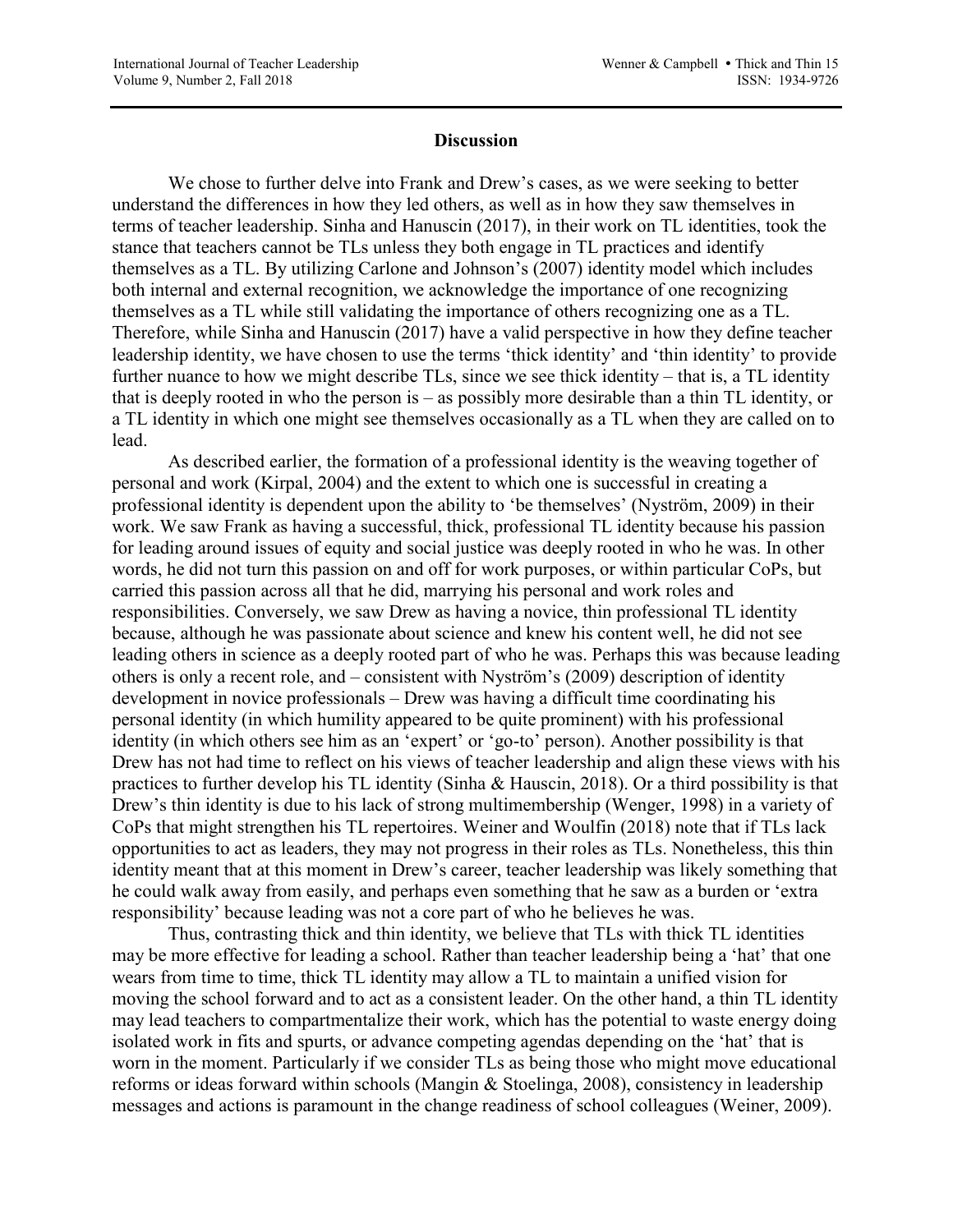### **Implications and Conclusion**

This research was part of a larger project focused on developing a theory of teacher leadership related to identity (Carlone & Johnson, 2007) and rooted in CoPs (Lave & Wenger, 1991). We felt this particular research was important to pursue because of the recognition of the variability that existed in the TL identification we observed and struggled to explain. As we further reviewed the literature related to teacher leadership, CoPs, and identity, across a range of conceptualizations (e.g., Fairman and Mackenzie, 2012; Muijs & Harris, 2007; Nyström, 2009; Poekert, et al., 2016; Wenger et al., 2002), we found that by stitching these frameworks together, our ways of thinking about the two case studies were enriched, as these frameworks provided possible explanations. Consequently, while this work has yet to yield a model of professional development that can support TL professional learning, we believe it, along with the work we have cited, is better positioned to provide the theoretical framework and guidance for such a foundation in the future. More specifically, this work has led us to ask questions about how and whether the various CoPs within which TLs found themselves were CoPs that supported and continued to support the TLs' intersecting personal resources, attitudes, and values (Kirpal, 2004) with necessary competences, performances, and recognition within locally, culturally, and historically structured settings (Carlone & Johnson, 2007) to 'thicken' TL identities.

In the end, we believe it may be productive to think about the classes or different types of CoPs within which TLs engage. As an example, we believe that TLs working to iteratively improve curriculum, instruction, and assessment may, based on future research, be identified as a class of CoPs that is important to better understand because of the centrality of this pursuit for TLs. Likewise, another example class or type of CoPs might be school leaders, including TLs, focused on increased community participation. Consequently, we believe that as we are able to identify the salient classes of CoPs and their pursuits within which TLs engage, we might then be able to (1) identify and make explicit theories about how teacher leadership can become a productive stance (thick identity) in the respective classes of CoP pursuits, (2) support and make explicit the codification of the explicated theory in the expertise and performances of TLs in practice, and (3) capture and aid in constructing the tools that support the codification, storage, and transmission of this class of CoP-specific articulated knowledge about teacher leadership (Glazer & Peurach, 2015). This approach of simultaneously focusing on theory, code, and tools for the development and refinement of knowledge about teacher leadership, we believe, has promise for serving as the focus of TL professional learning supports, while being iteratively refined to account for the uncertain and contingent nature of the spaces where TLs' work unfolds.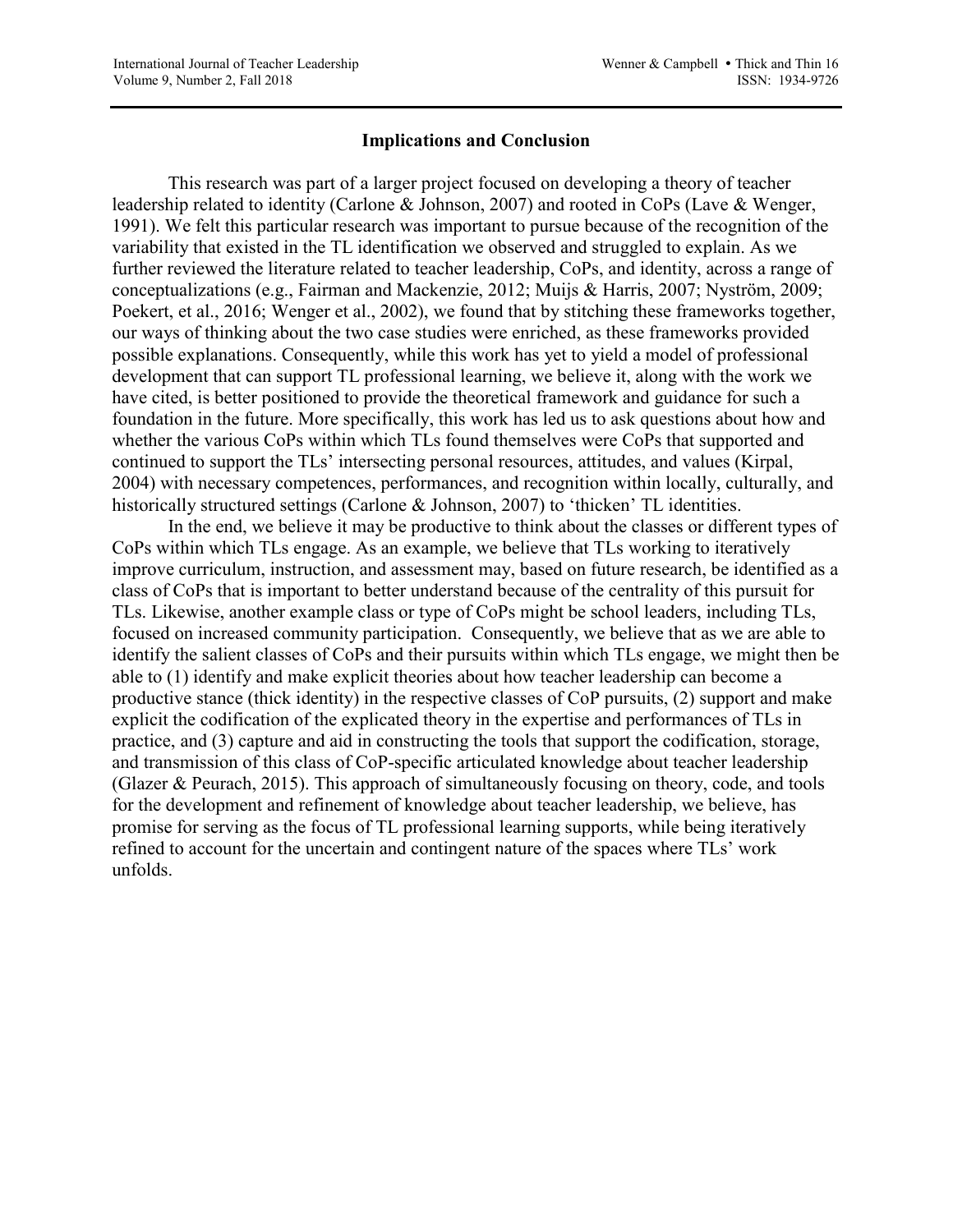# References

- Allen, D. (2016). The resourceful facilitator: Teacher leaders constructing identities as facilitators of teacher peer groups. *Teachers and Teaching*, *22*(1), 70–83. doi:10.1080/13540602.2015.1023029
- Beijaard, D., Meijer, P. C., & Verloop, N. (2004). Reconsidering research on teachers' professional identity. *Teaching and Teacher Education, 20*, 107-128. doi:10.1016/j.tate.2003.07.001
- Billett, S., & Pavlova, M. (2005). Learning through working life: self and individuals' agentic actions. I*nternational Journal of Lifelong Education, 24*(3), 195–211. doi:10.1080/02601370500134891
- Campbell, D.T., Wenner, J.A., Brandon, L., & Waszkelewicz, M. (in progress). A practice model as a theoretical perspective for teacher leadership.
- Carlone, H. B., & Johnson, A. (2007). Understanding the science experiences of successful women of color: Science identity as an analytic lens. *Journal of Research in Science Teaching*, *44*(8), 1187–1218. doi:10.1002/tea.20237
- Carver, C. L. (2016). Transforming identities: The transition from teacher to leader during teacher leader preparation. *Journal of Research on Leadership Education*, *11*(2), 158– 180. doi:10.1177/1942775116658635
- Crawford, P. A., Roberts, S. K., & Hickmann, R. (2010). Nurturing early childhood teachers as leaders: Long-term professional development. *Dimensions of Early Childhood, 38*(3), 31–38. Retrieved 27 June 2018 from https://southernearlychildhood.org/upload/pdf/Nurturing\_Early\_Childhood\_Teachers\_2.p df
- Criswell, B. A., Rushton, G. T., McDonald, S. P., & Gul, T. (2017). A clearer vision: Creating and evolving a model to support the development of science teacher leaders. *Research in Science Education*, 1–27. doi:10.1007/s11165-016-9588-9
- Danielson, C. (2006). *Teacher leadership that strengthens professional practice.* ASCD.
- Darling-Hammond, L., & Richardson, N. (2009). Teacher learning: What matters? *Educational Leadership, 66*(5), 46-53. Retrieved 27 June 2018 from http://www.ascd.org/publications/educational-leadership/feb09/vol66/num05/Teacher-Learning@-What-Matters%C2%A2.aspx
- Durias, R. F. (2010). *Teacher leaders of color: The impact of professional development on their leadership*. University of California, Santa Barbara. Retrieved 27 June 2018 from https://search.proquest.com/pqdtglobal/docview/819911603/3FEC4E9FCED94010PQ/1? accountid=9649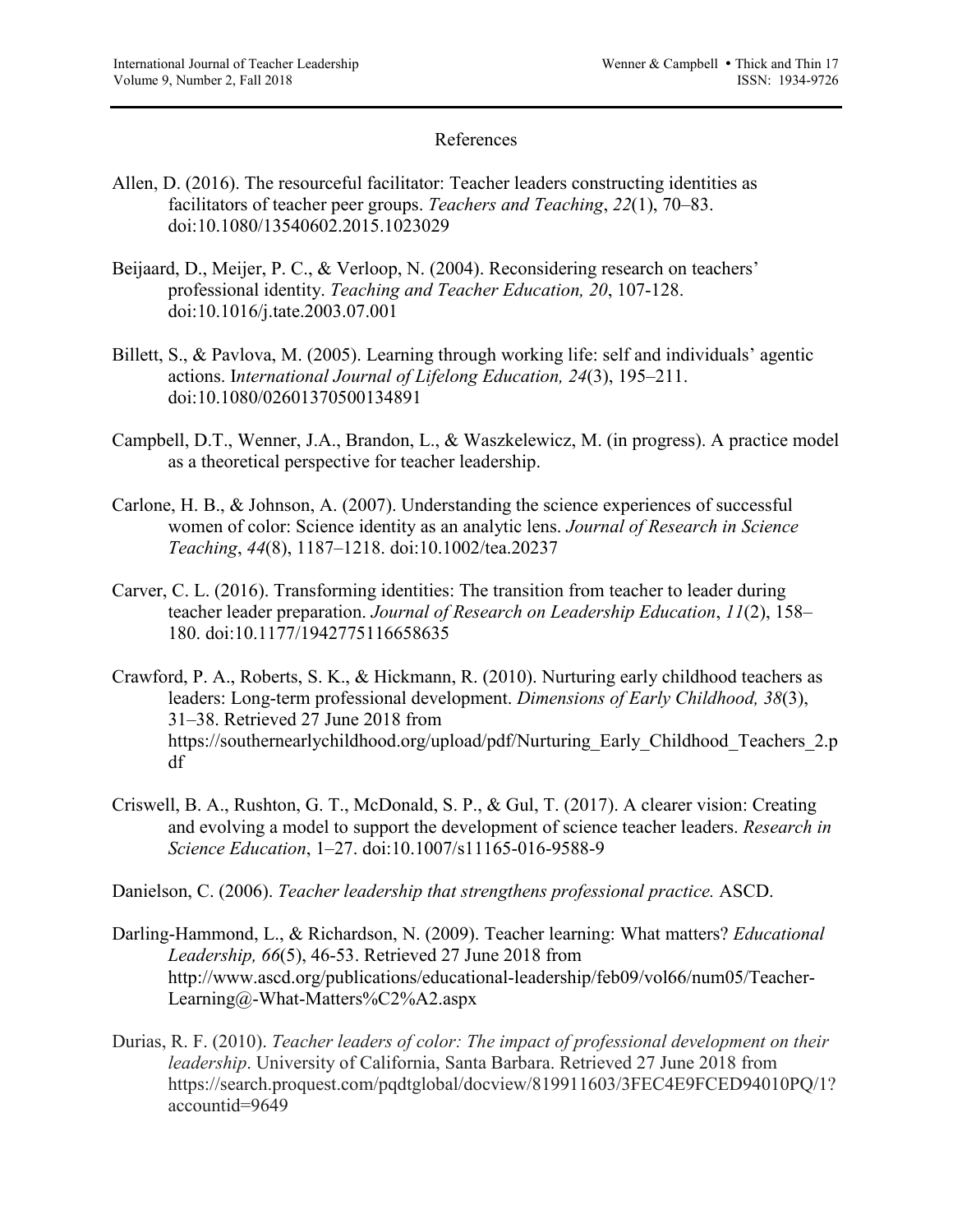- Fairman, J. C., & Mackenzie, S. V. (2012). Spheres of teacher leadership action for learning. *Professional Development in Education*, *38*(2), 229–246. doi:10.1080/19415257.2012.657865
- Friedman, H. (2011). The myth behind the subject leader as a school key player. *Teachers and Teaching*, 17, 289–302. doi:10.1080/13540602.2011.554701
- Frick, W. C., & Browne-Ferrigno, T. (2016). Formation of teachers as leaders: Response to the articles in this special issue. *Journal of Research on Leadership Education*, *11*(2), 222– 229. doi:10.1177/1942775116658822
- Gee, J.P. (1999). *An introduction to discourse analysis: Theory and method.* New York: Routledge.
- Goldspink, C. (2007). Rethinking educational reform: A loosely coupled and complex systems perspective. *Educational Management Administration & Leadership*, *35*(1), 27–50. doi:10.1177/1741143207068219
- Gordin, L. (2010). *Conceptualization and support of the role of teachers serving as team leaders in a professional learning community*. (Doctoral dissertation). Azusa Pacific University. Retrieved 27 June 2018 from https://search.proquest.com/pqdtglobal/docview/725645784/E096AD9100C84D85PQ/1? accountid=9649
- Groenewald, T. (2004). A phenomenological research design illustrated. *International Journal of Qualitative Methods, 3*(1), 1–25. doi:10.1177/160940690400300104
- Hanuscin, D. L., Cheng, Y. W., Rebello, C., Sinha, S., & Muslu, N. (2014). The affordances of blogging as a practice to support ninth-grade science teachers' identity development as leaders. *Journal of Teacher Education*, *65*(3), 207–222. doi:10.1177/0022487113519475
- Katzenmeyer, M., & Moller, G. (2009). *Awakening the sleeping giant* Thousand Oaks, CA: Corwin.
- Kirpal, S. (2004). Researching work identities in a European context. *Career Development International*, *9*(3), 199–221. doi:10.1108/13620430410535823
- Klein, E. J., Taylor, M., Munakata, M., Trabona, K., Rahman, Z., & McManus, J. (2018). Navigating teacher leaders' complex relationships using a distributed leadership framework. *Teacher Education Quarterly, 45*(2), 89–112. Retrieved 27 June 2018 from https://search.proquest.com/docview/2045242559?pq-origsite=gscholar
- Lave, J. & Wenger, E. (1991) *Situated learning: Legitimate peripheral participation.*  Cambridge, UK: Cambridge University Press.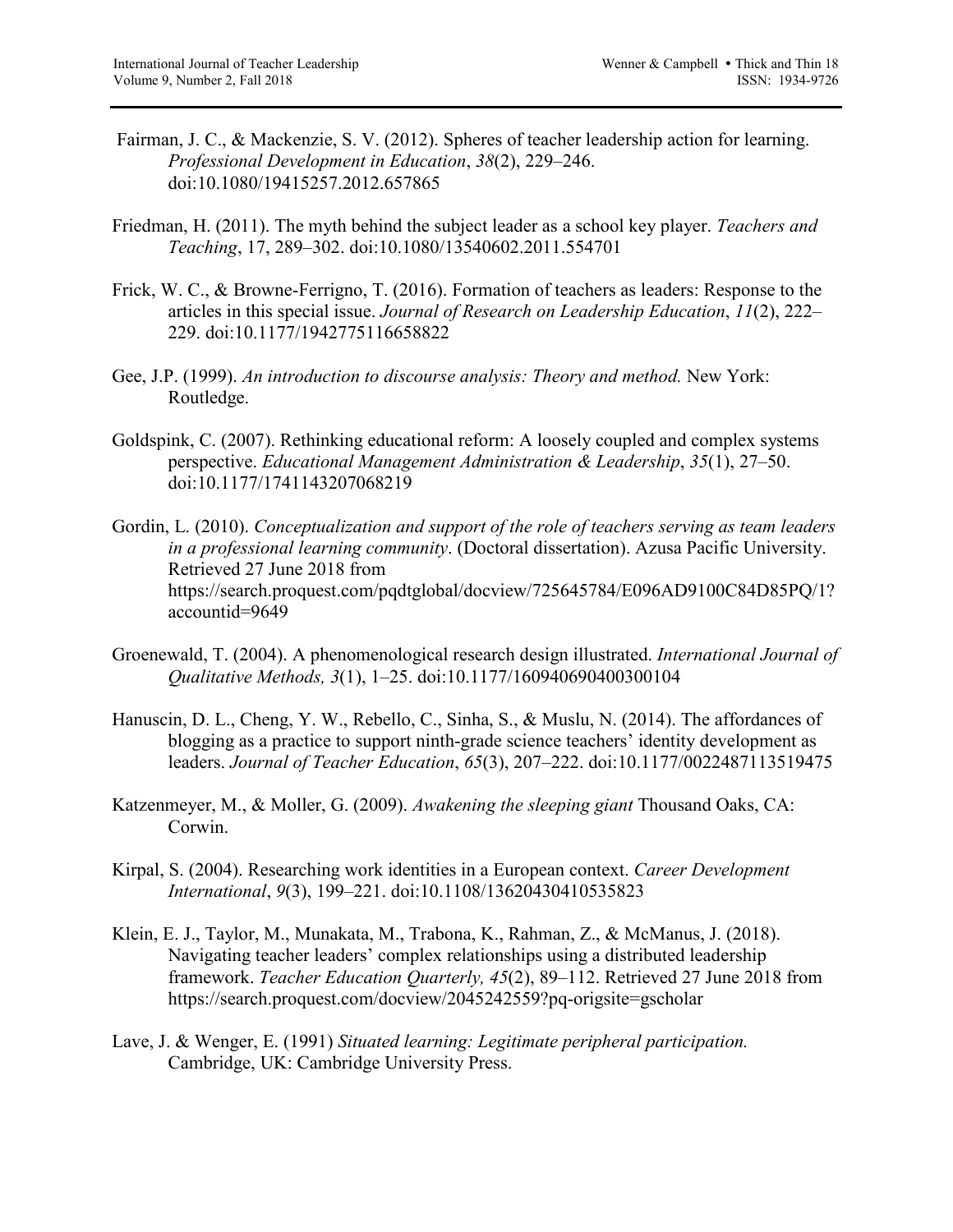- Lee, C. D. (2017). Expanding visions of how people learn: The centrality of identity repertoires. *Journal of the Learning Sciences*, *26*, 517–524. doi:10.1080/10508406.2017.1336022
- Lieberman, A., & L. Friedrich (2010). *How teachers become leaders: Learning from practice and research.* New York, NY: Teachers College Press.
- Lumpkin, A., Claxton, H., & Wilson, A. (2014). Key characteristics of teacher leaders in schools. *Administrative Issues Journal Education Practice and Research*, *4*(2), 59–67. doi:10.5929/2014.4.2.8
- Luft, J. A., Dubois, S. L., & Kaufmann, J. (2016). Science teacher leadership: Learning from a three-year leadership program. *Science Educator*, *25*(1), 1–9. Retrieved 27 June 2018 from https://search.proquest.com/docview/1812542161/fulltextPDF/F506D19253C14EB7PQ/1 ?accountid=9649
- Mangin, M. M., & Stoelinga, S. R. (2008). Teacher leadership: What it is and why it matters. In M. M. Mangin & S. R. Stoelinga (Eds.), *Effective teacher leadership: Using research to inform and reform* (pp. 1–9). New York, NY: Teachers College Press.
- Margolis, J. (2012). Hybrid teacher leaders and the new professional development ecology. *Professional Development in Education*, *38*(2), 291–315. doi:10.1080/19415257.2012.657874
- Muijs, D., & Harris, A. (2007). Teacher leadership in (in)action. *Educational Management Administration & Leadership*, *35*(1), 111–134. doi:10.1177/1741143207071387
- Nyström, S. (2009). The dynamics of professional identity formation: Graduates' transitions from higher education to working life. *Vocations and Learning*, *2*, 1–18. doi:10.1007/s12186-008-9014-1
- NGSS Lead States. 2013. *Next Generation Science Standards: For states, by states.* Washington, DC: National Academies Press. Retrieved 27 June 2018 from http://www.nextgenscience.org/
- Poekert, P., Alexandrou, A., & Shannon, D. (2016). How teachers become leaders: An internationally validated theoretical model of teacher leadership development. *Research in Post-Compulsory Education*, *21*(4), 307–329. doi:10.1080/13596748.2016.1226559
- Roulston, K. (2010). *Reflective interviewing: A guide to theory and practice*. London: Sage.
- Scribner, S. M. P., & Bradley-Levine, J. (2010). The meaning(s) of teacher leadership in an urban high school reform. *Educational Administration Quarterly*, *46*(4), 491–522. doi:10.1177/0013161X10383831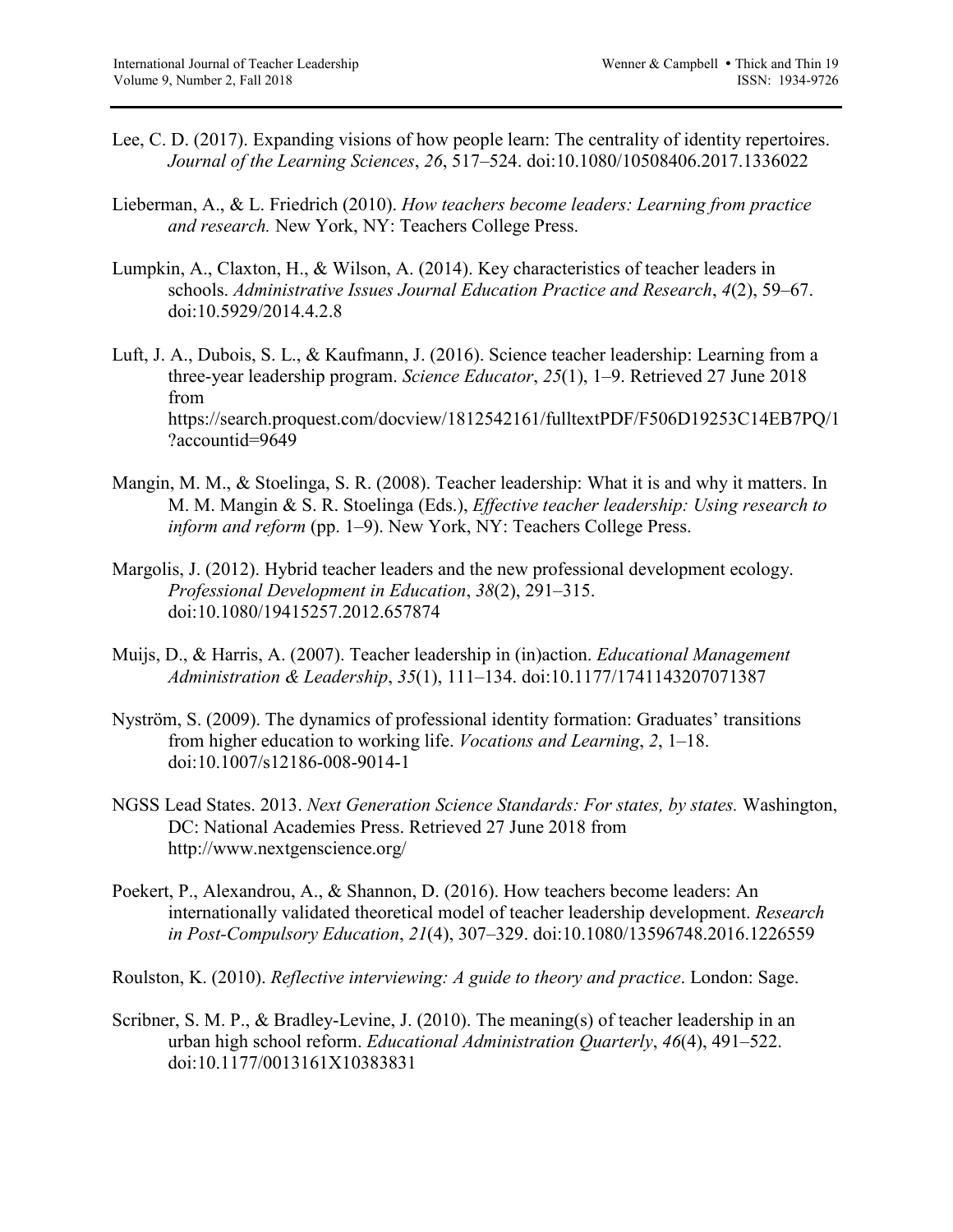- Settlage, J., Butler, M. B., Wenner, J., Smetana, L. K., & McCoach, B. (2015). Examining elementary school science achievement gaps using an organizational and leadership perspective. *School Science and Mathematics, 115*(8), 381-391. doi: 10.1111/ssm.12144
- Singh, A., Yager, S. O., Yutakom, N., Yager, R. E., & Ali, M. M. (2012). Constructivist teaching practices used by five teacher leaders for the Iowa Chautauqua Professional Development Program. *International Journal of Environmental & Science Education*, *7*(2), 197–216. Retrieved 27 June 2018 from https://files.eric.ed.gov/fulltext/EJ990516.pdf
- Sinha, S., & Hanuscin, D. L. (2017). Development of teacher leadership identity: A multiple case study. *Teaching and Teacher Education, 63*, 356–371. doi:10.1016/j.tate.2017.01.004
- Smith, P. S., Trygstad, P. J., & Hayes, M. L. (2018). Social network analysis: a simple but powerful tool for identifying teacher leaders. *International Journal of Leadership in Education, 21*(1), 95–103. doi:10.1080/13603124.2016.1195016
- Smulyan, L. (2016). Symposium introduction: Stepping into their power: The development of a teacher leadership stance. *Schools*, *13*(1), 8–28. doi:10.1086/685800
- Smylie, M. A., & Eckert, J. (2018). Beyond superheroes and advocacy: The pathway of teacher leadership development. *Educational Management Administration & Leadership, 46*(4), 556–577. doi:10.1177/1741143217694893
- Spillane, J. P. (2006). *Distributed leadership*. San Francisco, CA; Jossey-Bass.
- Teacher Leadership Exploratory Consortium (2012). *Teacher leader model standards.* Retrieved 27 June 2018 from https://www.ets.org/s/education\_topics/teaching\_quality/pdf/teacher\_leader\_model\_stand ards.pdf
- Timperley, H (2008). Teacher professional learning and development*. Educational Practices Series, 18.* International Academy of Education. Retrieved 27 June 2018 from http://edu.aru.ac.th/childedu/images/PDF/benjamaporn/EdPractices\_18.pdf
- Weiner, B. J. (2009). A theory of organizational readiness for change. *Implementation Science, 4*(67), 1–9. doi:10.1186/1748-5908-4-67
- Weiner, J., & Woulfin, S. L. (2018). Sailing across the divide: Challenges to the transfer of teacher leadership. *Journal of Research on Leadership Education*, 1–25. doi:10.1177/1942775118766319
- Wenger, E. (1998). *Communities of practice: Learning, meaning, and identity.* New York, NY: Cambridge University Press.
- Wenger, E., McDermott, R. A., & Snyder, W. (2002). *Cultivating communities of practice: A guide to managing knowledge*. Boston, MA: Harvard Business Press.